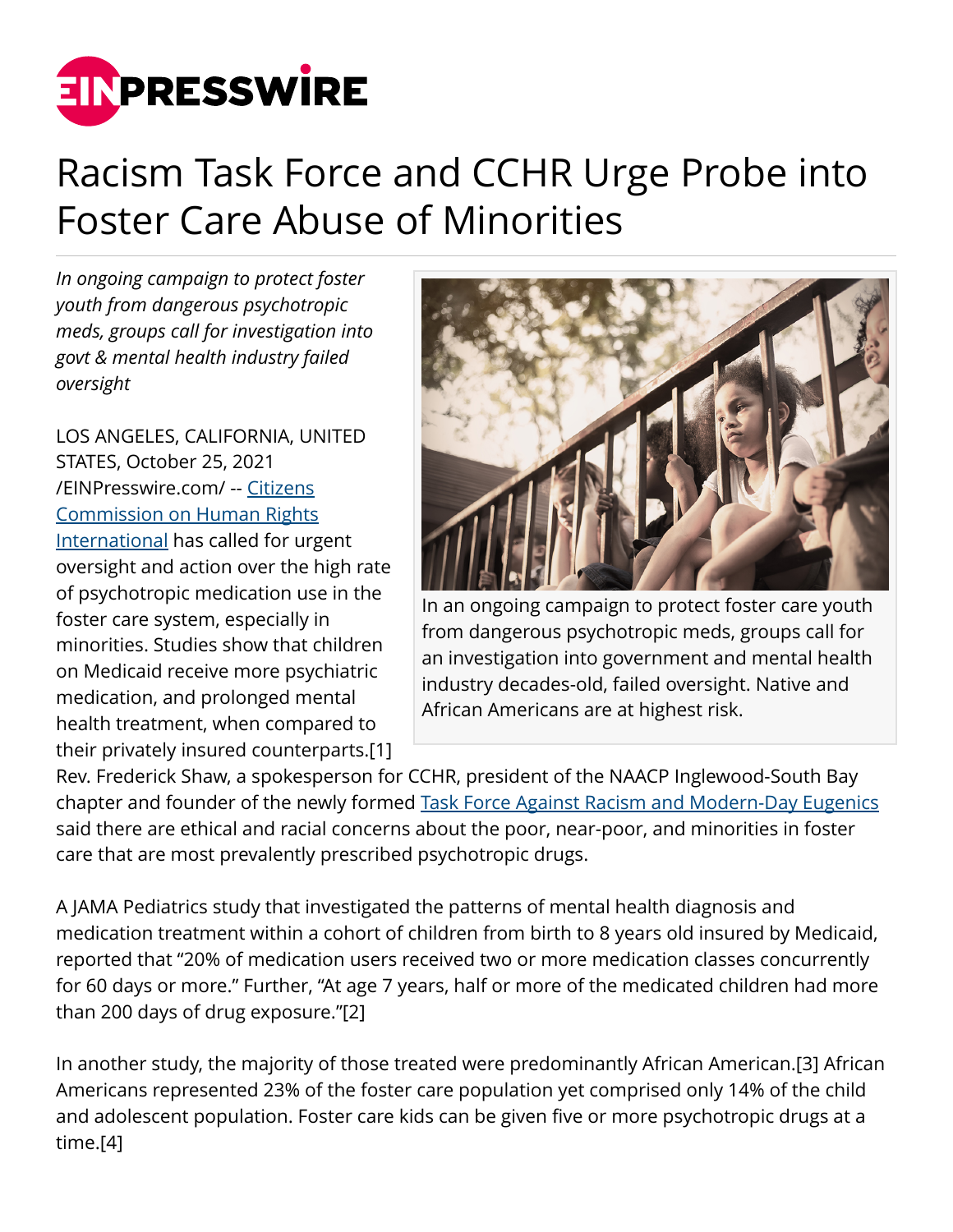Oklahoma Department of Human Services reported in 2020 that Native children represented more than 35% of those in foster care, yet Native Americans comprise only around 9% of Oklahoma's population. "That is the definition of racial disproportionality," said Citizen Potawatomi Nation FireLodge Children & Family Services Foster Care/Adoption Manager Kendra Lowden.[5]

The Lakota People's Law Project detailed to Congress what it called South Dakota's corrupt foster system, especially the over prescription of medications to Native American youth. American Indian children comprise 13.4% of South Dakota's population, yet 56.3% of the foster system is comprised of Native youth. Psychotropic or antipsychotic drugs were the most often prescribed. The Medicaid spending which paralleled this trend grew from \$300,987 to \$4,016,148, or 1,334%, during a ten-year period.[6]

"In the particular case of South Dakota, the medication was being used to subdue rather than treat children, vastly enriching both the state workers, hospitals and pharmaceutical companies at the direct expense of the foster care children," according to Lakota People's Law Project.[7]

Among the different classes of psychotropic drugs, antipsychotics are the most commonly prescribed and have the highest cost per claim, accounting for 58% of the total costs.[8] State Medicaid programs spent over \$2.8 billion on antipsychotics in 2007, the single largest drug expenditure category for Medicaid.[9] A decade later it was reported to be \$3.5 billion—a 25% increase.[10]

Carolyn Barcus of the Society of Indian Psychologists blamed, in part, criteria presented in the Diagnostic and Statistical Manual of Mental Disorders, which she said is severely biased against minorities.[11]

Edward Opton, an attorney with the National Center for Youth Law's PsychDrugs Action Campaign underscored why foster care kids are especially vulnerable: "Foster children are a lucrative market for psychotropic drug sales. Unlike adults, they can't say, 'No, I won't take any more of that drug,'" he wrote.[12]

"Kids' bodies aren't meant to take that many meds," said Susan Rogers, a leading reformer who served on the board of the Texas Federation for Children's Mental Health and was a foster care parent for nearly 30 years. "We would take in kids so strung out and crazy on meds that we had to try to make their psychiatrists back off," she said. She found that state-funded psychiatrists and social workers were too often indifferent to the disastrous side effects of the antipsychotics they gave to troubled kids who shouldn't have gotten them in the first place.[13]

Sara Bartosz, writing for the American Bar Association website, warned: "Given that a child's brain remains in development well into the teen years, a risk of permanent neurological damage may well accompany the ill-advised use of psychotropic medications within the child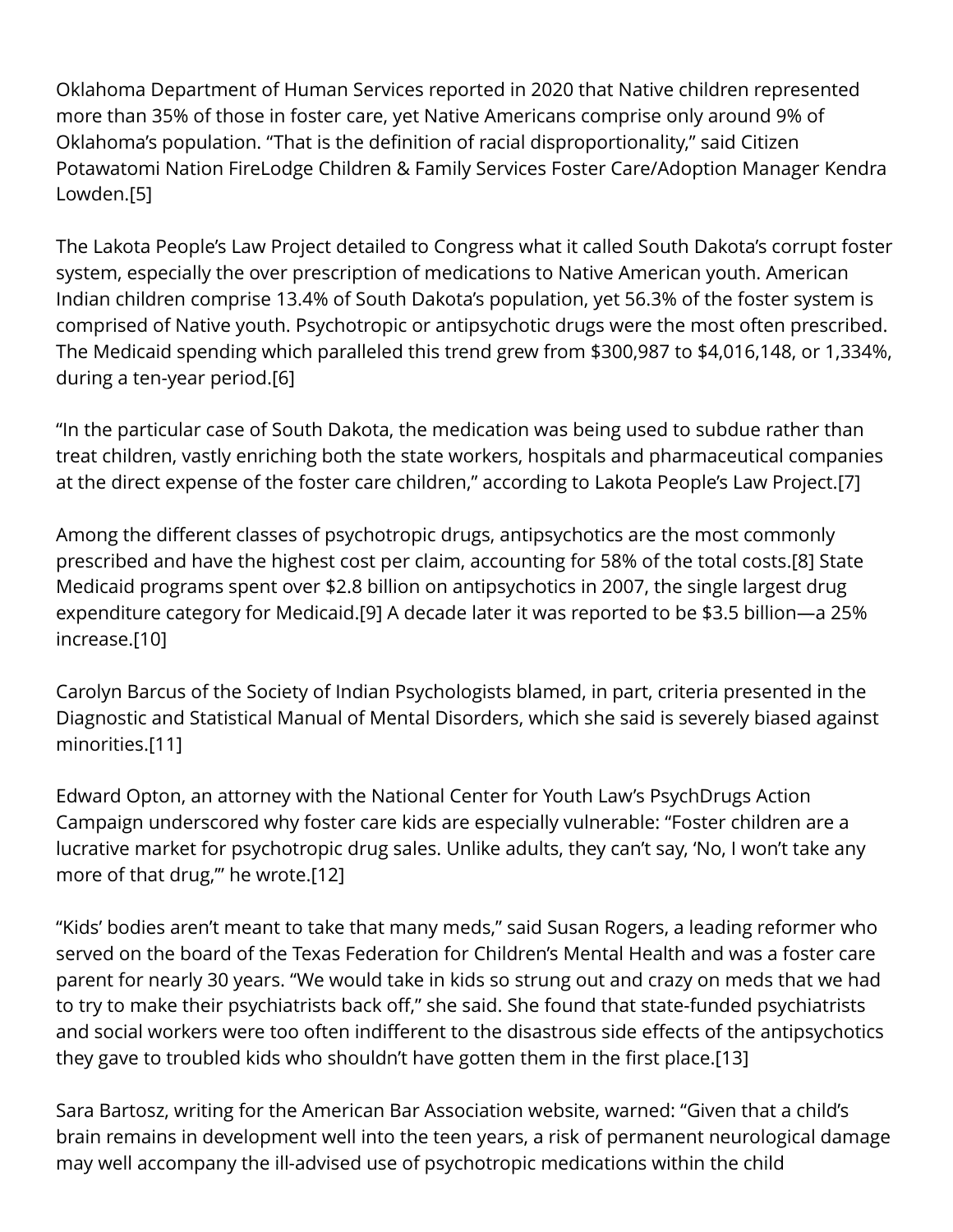population."[14]

Dr. Janet Parker, Executive Director of Medical Whistleblower said: "As a nation, we must not only look to the human rights ethics of whether psychiatric drugs should be prescribed with such frequency but also consider the ultimate cost to our nation's health care budget."

Michigan civil and children's rights attorney Allison Folmar and a member of the task force against racism is intimately noted: "Foster children are prescribed psychotropic drugs" that can cause life-threatening diabetes, violent and suicidal behavior and even brain shrinkage. That is being done to children who already are traumatized. We need to turn such turmoil into triumph by changing the laws—state-by-state—until every child is protected."[15]

CCHR and the Task Force Against Racism are working together to that end.

## [Read full article here.](https://www.cchrint.org/2021/10/20/high-rate-of-foster-care-children-are-prescribed-mind-altering-drugs/)

[1] Hannah Emerson, "Study details Medicaid- Open Excellence insured birth cohort's exposure to psychiatric medications and mental health services," Open Excellence, 11 July 2018, [https://openexcellence.org/poor-foster-care-children-likely-diagnosed-treated-psychiatric](https://openexcellence.org/poor-foster-care-children-likely-diagnosed-treated-psychiatric-drugs/)[drugs/](https://openexcellence.org/poor-foster-care-children-likely-diagnosed-treated-psychiatric-drugs/)

[2] Ibid.

[3] Ibid.

[4] [https://www.cchrint.org/2021/02/09/cchr-reports-1-million-decline-in-us-children-on-mind](https://www.cchrint.org/2021/02/09/cchr-reports-1-million-decline-in-us-children-on-mind-altering-drugs/#_edn8)[altering-drugs/#\\_edn8](https://www.cchrint.org/2021/02/09/cchr-reports-1-million-decline-in-us-children-on-mind-altering-drugs/#_edn8) citing, [https://www.childrensdefense.org/wp](https://www.childrensdefense.org/wp-content/uploads/2018/06/2017-soac.pdf)[content/uploads/2018/06/2017-soac.pdf,](https://www.childrensdefense.org/wp-content/uploads/2018/06/2017-soac.pdf) p. 14; "Foster Care Statistics 2017: Numbers and Trends," March 2019, p. 9, [https://www.childwelfare.gov/pubPDFs/foster.pdf;](https://www.childwelfare.gov/pubPDFs/foster.pdf) Elaine Korry, "California Moves To Stop Misuse Of Psychiatric Meds In Foster Care," NPR, 2 Sept. 2015, [http://www.npr.org/sections/health-shots/2015/09/02/436350334/california-moves-to-stop](http://www.npr.org/sections/health-shots/2015/09/02/436350334/california-moves-to-stop-misuse-of-psychiatric-meds-in-foster-care)[misuse-of-psychiatric-meds-in-foster-care](http://www.npr.org/sections/health-shots/2015/09/02/436350334/california-moves-to-stop-misuse-of-psychiatric-meds-in-foster-care)

[5] "Disproportionate representation of Native Americans in foster care across United States," Citizen Potawatomi Nation FireLodge, 6 Apr. 2021, [https://www.potawatomi.org/blog/2021/04/06/disproportionate-representation-of-native](https://www.potawatomi.org/blog/2021/04/06/disproportionate-representation-of-native-americans-in-foster-care-across-united-states/)[americans-in-foster-care-across-united-states/](https://www.potawatomi.org/blog/2021/04/06/disproportionate-representation-of-native-americans-in-foster-care-across-united-states/)

[6] "Foster care children plagued by overmedication," Bringing Lakota Children Home, 12 Feb. 2015, [https://lakotalawproject.wordpress.com/2015/02/12/foster-care-children-plagued-by](https://lakotalawproject.wordpress.com/2015/02/12/foster-care-children-plagued-by-overmedication/)[overmedication/](https://lakotalawproject.wordpress.com/2015/02/12/foster-care-children-plagued-by-overmedication/)

[7] Ibid.